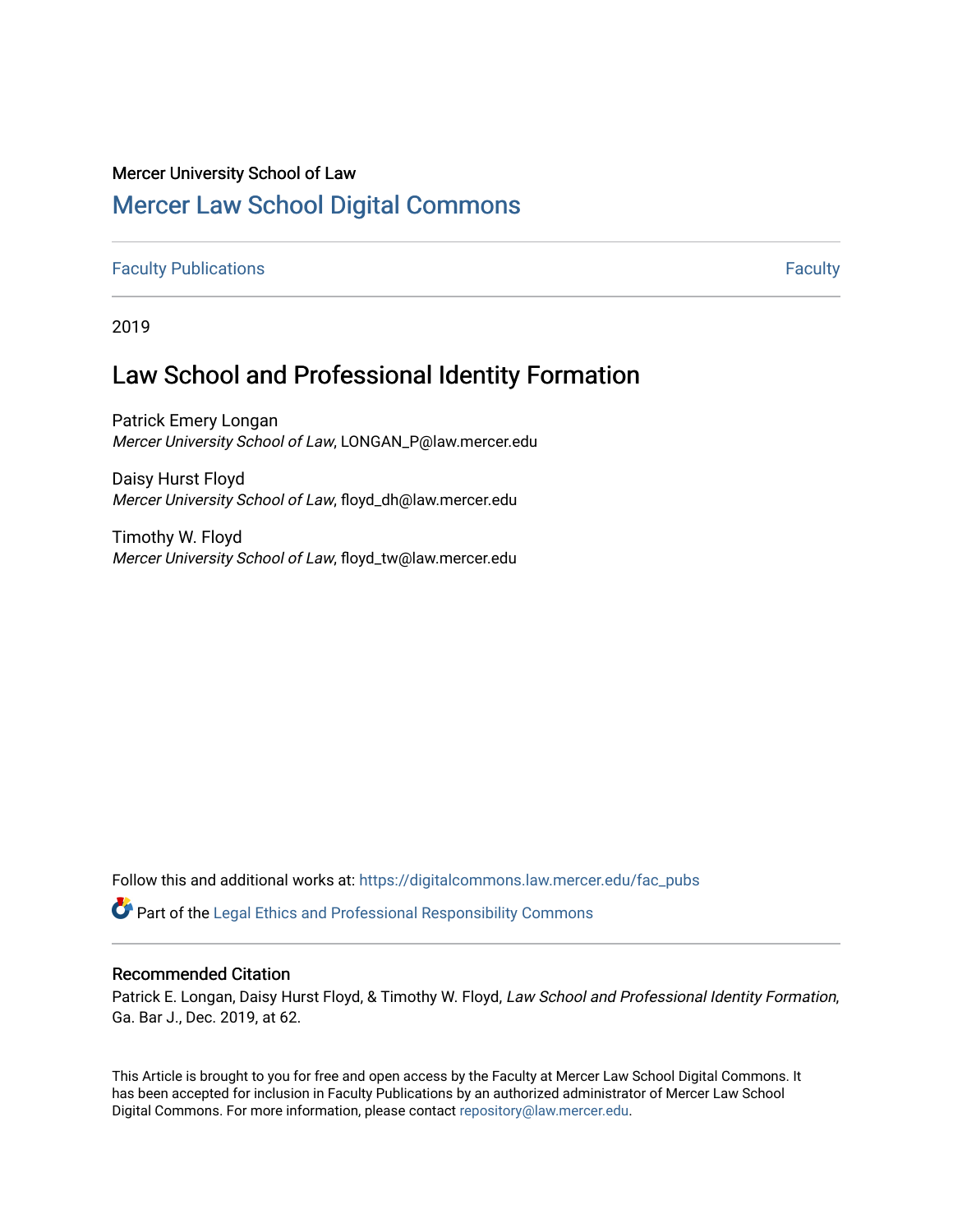# **Law School and Professional Identity Formation**

This article is adapted from our book, "The Formation of Professional Identity: the Path from Student to Lawyer," and reviews the concept of professional identity, something that practicing lawyers of any age may find useful as they reflect on their own roles in the profession.

#### **BY PROF. PATRICK E. LONGAN, PROF. DAISY HURST FLOYD AND PROF. TIMOTHY W. FLOYD**

**Law school is a transformative process**. Students learn things that lawyers need to know and learn how to do some of the things that lawyers do. But that is not all. Beyond knowledge and skill, law students absorb lessons about the professional values that are supposed to guide the deployment of their newfound knowledge and skill.

We've spent many years teaching and writing about ethics and professionalism, and collectively we have practiced in a variety of settings. Those experiences have led us to conclude that the best way to help our students understand and commit to the values of the profession is to focus on the development of "professional identity." The concept of a "professional identity" may be unfamiliar to most lawyers, and it may sound like academic gobbledygook. It is actually simple and intuitive. An identity is just a deep sense of self in a particular role. We all form multiple identities as we go through life for example, as a friend, as a spouse or as a person of faith. Professional identity is a piece of this evolving sense of self for law students and lawyers. A sense of your professional identity would enable you to complete the sentence, "I am the kind of lawyer who \_\_\_." The professional identity we strive to promote for our students is one that internalizes the traditional values of the profession and disposes the students to act in accordance with them.

We have recently written a book that we will be using in that process: "The Formation of Professional Identity: the Path from Student to Lawyer" (Routledge Press 2019). A focus on professional identity formation is not new or original with us. But in our book we offer our own specifics about the components of the right kind of professional identity for lawyers and, based upon our experience in teaching legal ethics and professionalism, how best to begin the process of professional identity formation among law students. Practicing lawyers of any age may also find the book and the concept of professional identity useful as they reflect on their own roles in the profession.

Our book discusses in depth the six virtues that should be part of the professional identity of every lawyer: professional excellence, fidelity to the client, fidelity to the law, public service, civility and practical wisdom. We make the case why students and lawyers should seek to acquire and cultivate these virtues—be-